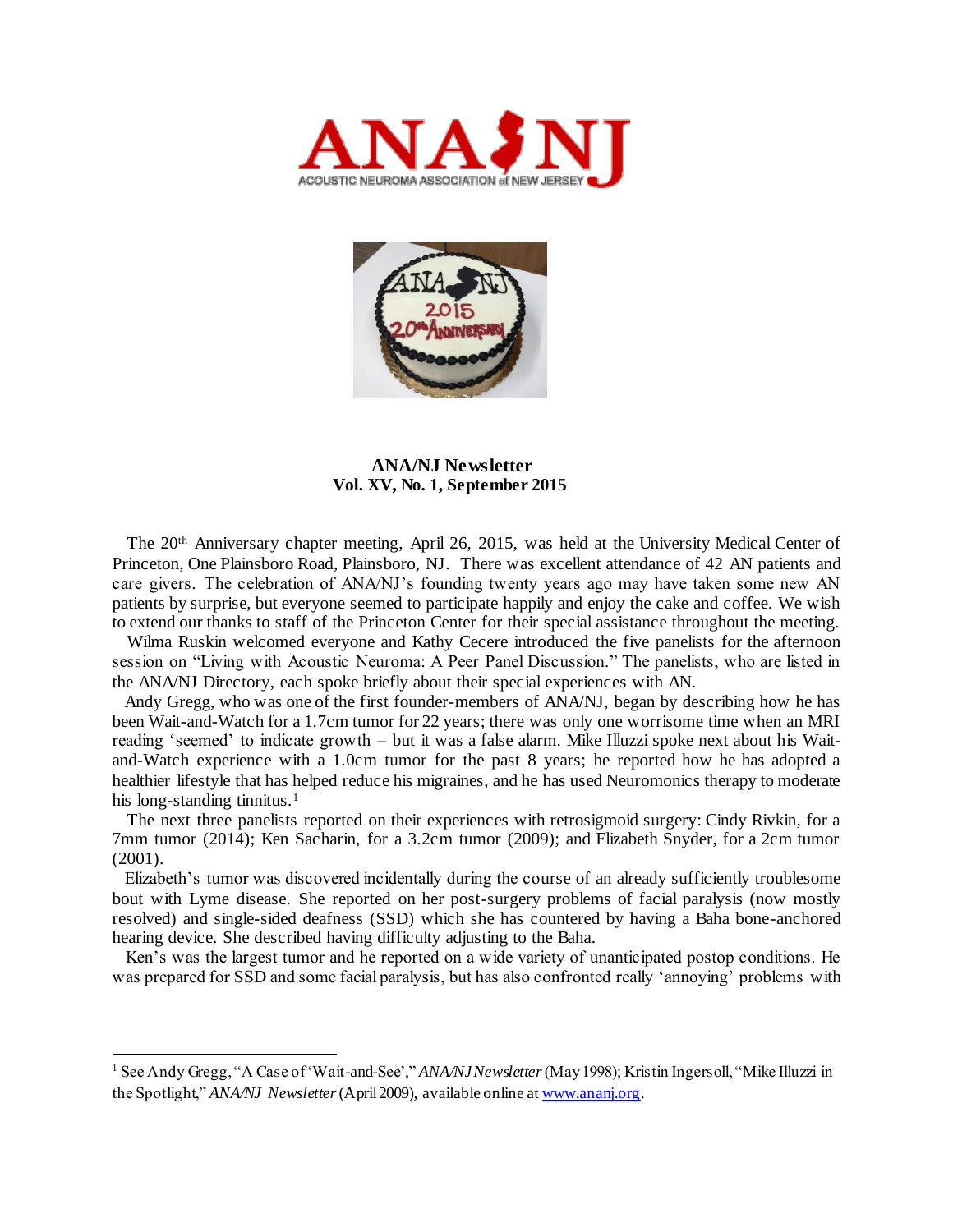eyelid closure, loss of taste and smell, continual runny nose, nostril narrowing interfering with breathing, balance issues, headaches ... and cognitive deficits (e.g., poor word recognition, memory lapse).<sup>2</sup>

 Cindy's was the smallest tumor, surgically treated after 3 years of Wait-and-Watch when the tumor began to show growth. The decision to intervene surgically was difficult since Cindy's tumor ear was also her only hearing ear. Unfortunately, the surgery resulted in deafness in that ear as well. Cindy decided her only option for hearing was to have a cochlear implant (CI). This was placed about a year ago on her surgery side. Cindy commented after the meeting that the CI is "working wonderfully," even though "it's definitely not 'regular' hearing, and it's something that takes time to get used to. . . The good thing is that even in the year that I've had it, there have been unbelievable advances (like bluetooth for my cell phone) that make life easier with it."

 It's good to learn of the availability and success of the CI for patients who have lost hearing in both ears. Discussion at the meeting about coping with hearing problems, however, focused rather on devices for SSD: in particular, the Baha bone conduction system (minor implant surgery, external abutment, detachable sound processor) and the Widex Cros and Phonak Cros systems, both of which entail no surgery but do require having a device in each ear -- a microphone/transmitter for the deaf ear, and a receiver/amplifier for the good ear.<sup>3</sup>

 The response to the evaluation form distributed at the meeting showed that at least 10 attendees were Wait-and-Watch. The number of AN patients selecting this treatment option has grown over the years. MRI imaging has been able to identify many more small ANs that can be 'managed conservatively' by Wait-and-Watch, and doctors are now more likely to call attention to the option. Most notably, in Denmark "more than 90% of ANs. . . are allocated [by the socialized healthcare system] to wait and scan if they are less than 2cm." The quote is from Dr. Michael Link's review of the valuable Danish research contribution to our knowledge of tumor growth behavior and the consequent pros and cons of Wait-and-Watch.<sup>4</sup>

#### **My Cochlear Implant Experience by** Cindy Rivkin

 Today, social media is the way to go. You can't live today without knowing about Google, Face-book and Twitter. I think they're wonderful sources of information – when they're used correctly. You have to sort through the information in terms of what to keep and what to throw away, and then also know when to stop looking.

When I was told I had an acoustic neuroma, I hopped online to find out what was going on with my brain. I immediately joined an AN group on Facebook and became incredibly well-informed. I spoke to different people and learned what they had gone through, what questions they asked, and what results they had. I chose to do Wait-and-Watch, and when my tumor began to show growth after 3 years, I signed on to Facebook again to inquire about surgeries. Deciding on surgery was an incredibly difficult decision for me because I had already lost my hearing in one ear due to a common cold, and now I was facing possible loss on the other side. (It's not very reassuring either when brain surgeons in our Tristate area and all the way out to California tell you that you're a rare case and they're not sure what to tell you!)

<sup>&</sup>lt;sup>2</sup> See Miranda Warren Sacharin, "A Caregiver's Story: Long-Term Complications Following Treatment, But Eventual Healing," ANA *Notes*(March 2014).

<sup>3</sup> See "Thinking About Hearing Devices for SSD," in ANA/NJ Newsletter (March 2013); also *Hearing Loss Rehabilitation for Acoustic Neuroma Patients*(ANA Booklet, revised January 2013).

<sup>4</sup> Michael Link, M.D. (Mayo Clinic), "Comparison of Surgery, Radiation and Natural History," ANA *Notes*  (September 2011), available online at www.ANAUSA.org., Members Section.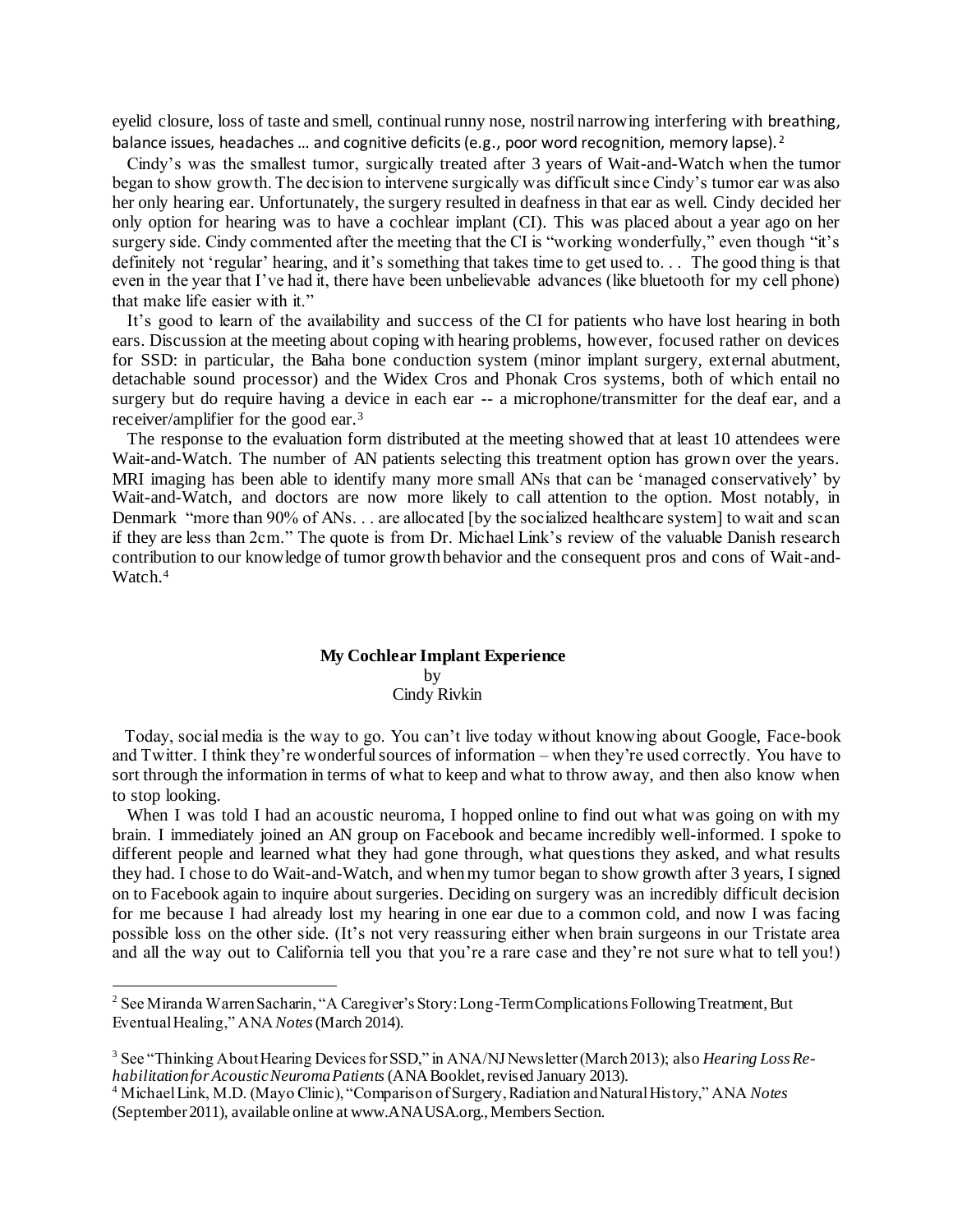Anyway, after an exceedingly long and painful information-gathering 'era,' I opted for retrosigmoid surgery. Unfortunately, I lost all of my remaining hearing.

 I was left in total silence for about six weeks. It was horrible. The only 'light at the end of the tunnel' was to learn that I was a candidate for a cochlear implant. I plunged online to look into the technological websites for information. Along the way, I found that Facebook also had a wonderful site for CI (cochlear implant) Users. So I became a member of two Facebook groups, the AN and the CI.

 I also found a useful 'Fact Sheet"<sup>5</sup> for cochlear implants issued by the National Institute on Deafness (NIH), which had this to say about the hearing experience with CI:

*A cochlear implant is very different from a hearing aid. Hearing aids amplify sounds so they may be detected by damaged ears. Cochlear implants bypass damaged portions of the ear and directly stimulate the auditory nerve. Signals generated by the implant are sent by way of the auditory nerve to the brain, which recognizes the signals as sound. Hearing through a cochlear implant is different from normal hearing and takes time to learn or relearn. However, it allows many people to recognize warning signals, understand other sounds in the environment, and enjoy a con-versation in person or by telephone.*

 That being said, I had my work cut out for myself. I called in the cavalry. I ordered a book by Arlene Romoff about her experience with the CI. I also sought out Facebook members, and I spoke to everyone I knew, hoping someone would at least know someone who had a CI (apparently very rare!). I didn't know what to expect for my hearing once my cochlear implant would be activated, and I was terrified.

I still wonder if all the research I did helped me, because I was really surprised when my CI was finally activated. I guess I had totally mixed emotions. I was able to hear my Mom's voice immediately. I seemed to struggle with my husband's (I guess there could be a lot of reasons for that!) I seemed to have an easier time with women's voices than men's. I couldn't tell my son and daughter apart – both teenagers. The first time I heard popcorn popping, I dove under the couch for cover, thinking we were being attacked. When something on the stove sizzled, it sounded like I was in the pot itself. Yet, when the doorbell rang, I didn't hear it.

Fine tunings are done at my audiologist's office. They're done at regular intervals for about a year after activation of the implant, and then they're continued annually. With these devices, nothing can done by yourself; it all works with the help of the audiologist. There are different programs on the CI to go through before more 'in depth' adjustments can be made. It's an experience that basically takes over your life, because now every ounce of energy is being put into actually listening. This is something you've always been able to do without thinking – something that comes naturally. Now it doesn't work that way. People with normal hearing are hearing and processing and forming responses naturally. This is not the case with me. I have to put a lot of energy and concentration into actually listening. It's especially hard in group situations. For a normal hearing person, the brain automatically knows what background noise to ignore, but my brain has to be retrained to do that. If I'm in a crowded restaurant with music playing, people talking, and sirens going by, my head can explode at any moment.

I also find that I should no longer say "Excuse me," or something like that, when I don't hear part of what someone has said. People usually respond by repeating everything, whereas what I really need is a restatement using different words. With a CI, a lot of words sound alike. For example, "that may be an amusing story" could sound to me like "that baby in a music store." And louder is not better for me. I heard you speaking, I just didn't understand what you said. Also, new voices are a challenge; I find it takes a while to get used to a new voice.

<sup>5</sup> NIDCD Fact Sheet[, www.nidcd.nih.gov](http://www.nidcd.nih.gov/).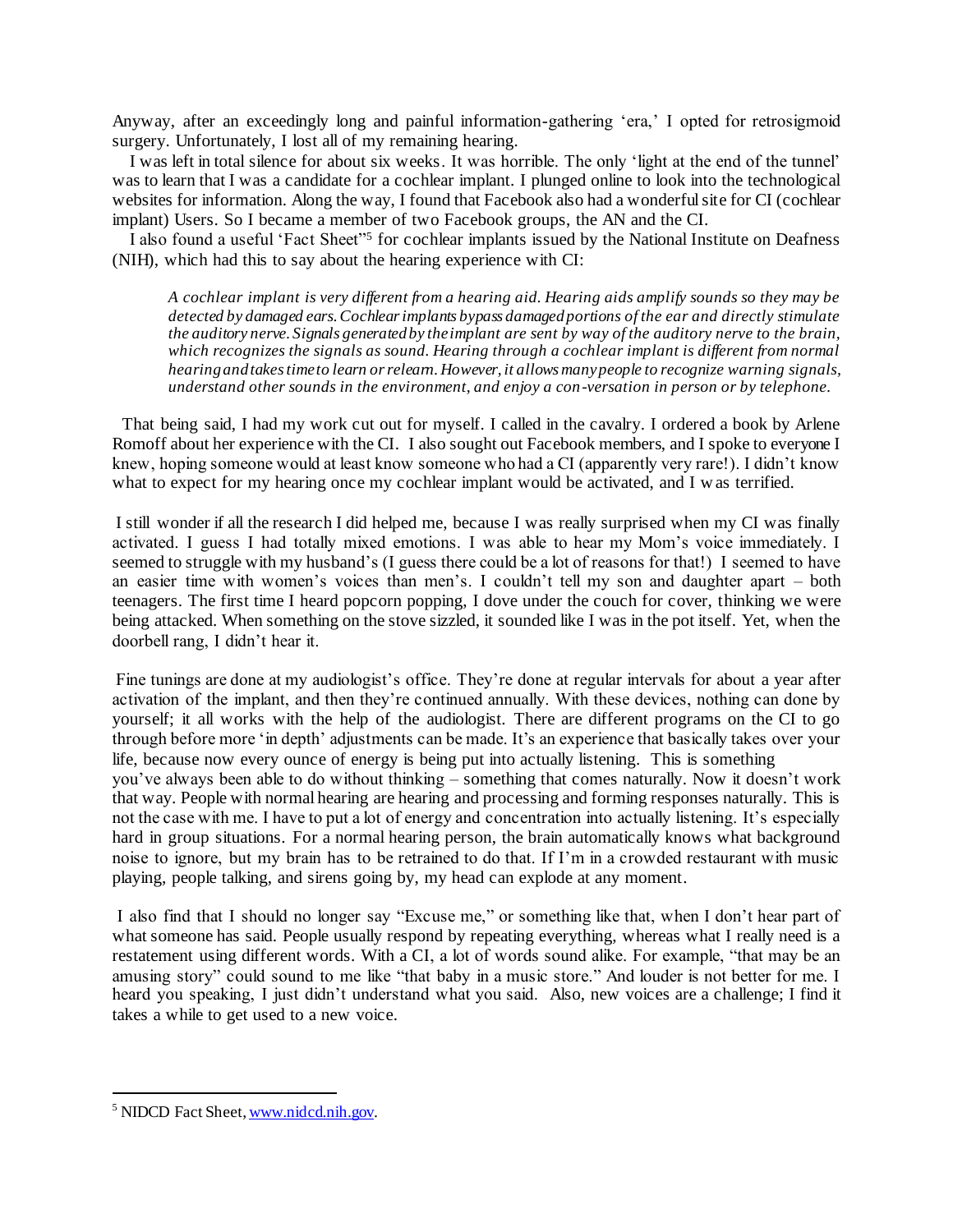I've now been implanted on the left ear for 16 months, and on the right ear for 9 months. My entire life has changed since my first surgery in February 2014. Things have gotten better gradually with the two CIs. No, it's not normal hearing, but I don't find it robotic -sounding, and people no longer sound like Mickey Mouse or Alvin and the Chipmunks. But every day is a struggle in a different way. It's tiring to hear, strange as that may sound. Sometimes it just gets overwhelming and I need to take time off from the world. I suppose, though, that everyone has that feeling now and then.

You come across all kinds of people in this world. Some are patient and take the time to look directly at you when they speak, some need to be asked but respond kindly to your request, and some just can't be bothered. It's been my experience that most people are patient and willing to take their time. But it's still hard to be 'that person' with the hearing problem.

### **Thinking about 'Residual Tumor'**

 Doctors are using the term 'residual tumor' to refer to remnants of an acoustic neuroma left intentionally during surgery to help preserve good facial nerve function for the patient. In other words, residual tumor is not tumor that was missed or could not be seen during a surgery where the objective was to "get it all," as in a gross total removal (GTR). Rather, the remnant is left purposefully as part of a facial nerve-sparing surgery – as with a near total removal (NTR) or subtotal removal (STR) -- in line with today's increased concern for postop quality of life.

 The following two published medical journal articles (PubMed abstracts) reported on outcomes for facial nerve-sparing surgeries:

 • M.S.Schwartz et al (House Clinic, Los Angeles), "Evaluation of the Increased Use of Partial Resection of Large Vestibular Schwannomas: Facial Nerve Outcomes and Recurrence/Regrowth Rates," *Otol Neurotol*, Vol 34 (October 2013).

 This is a report on 400 acoustic neuroma patients with ANs of 2.5cm or greater who underwent translabyrinthine surgery. There were 325 gross total removals (GTR), 44 near total removals (NTR) and 31 subtotal removals (STR).

 At 1-year follow-up, higher rates of facial nerve preservation were seen for NTR (97%) and STR (96%) compared with GTR (77%). But for follow-ups averaging ca. 3-5 years, higher rates of tumor regrowth were seen for NTR (21%) and STR (22%) compared with GTR (3%). Need for further treatment, although infrequent, was at a higher rate for NTR (2%) and STR (10%) compared with GTR  $(0\%)$ .

 The report concluded that near total and subtotal removals for large tumors are viable treatment options to maintain facial nerve function. Long-term follow-up is recommended to check for regrowth of the residual after NTR and STR.

 • Z.Chen et al (Shanghai JT Univ Hospital), "The Behavior of Residual Tumors and Facial Nerve Outcomes after Incomplete Excision of Vestibular Schwannomas," *Jour Neurosurg*, Vol 120 (June 2014). This is a report on 111 patients who underwent translabyrinthine surgery. Tumor sizes were not stated. There were 73 near total removals (NTR) and 38 subtotal removals (STR). The residual tumor was left on the facial nerve alone in 62 patients, on facial nerve and vessels in 2, and on facial nerve and brainstem alone in 25.All had follow-up of 7-10 yrs as wait-and-scan patients.

 For the 105 patients who began with normal facial nerve function, postoperative function was House-Brackmann Grade I-II for 51, Grade III for 34, and Grade IV-VI for 20.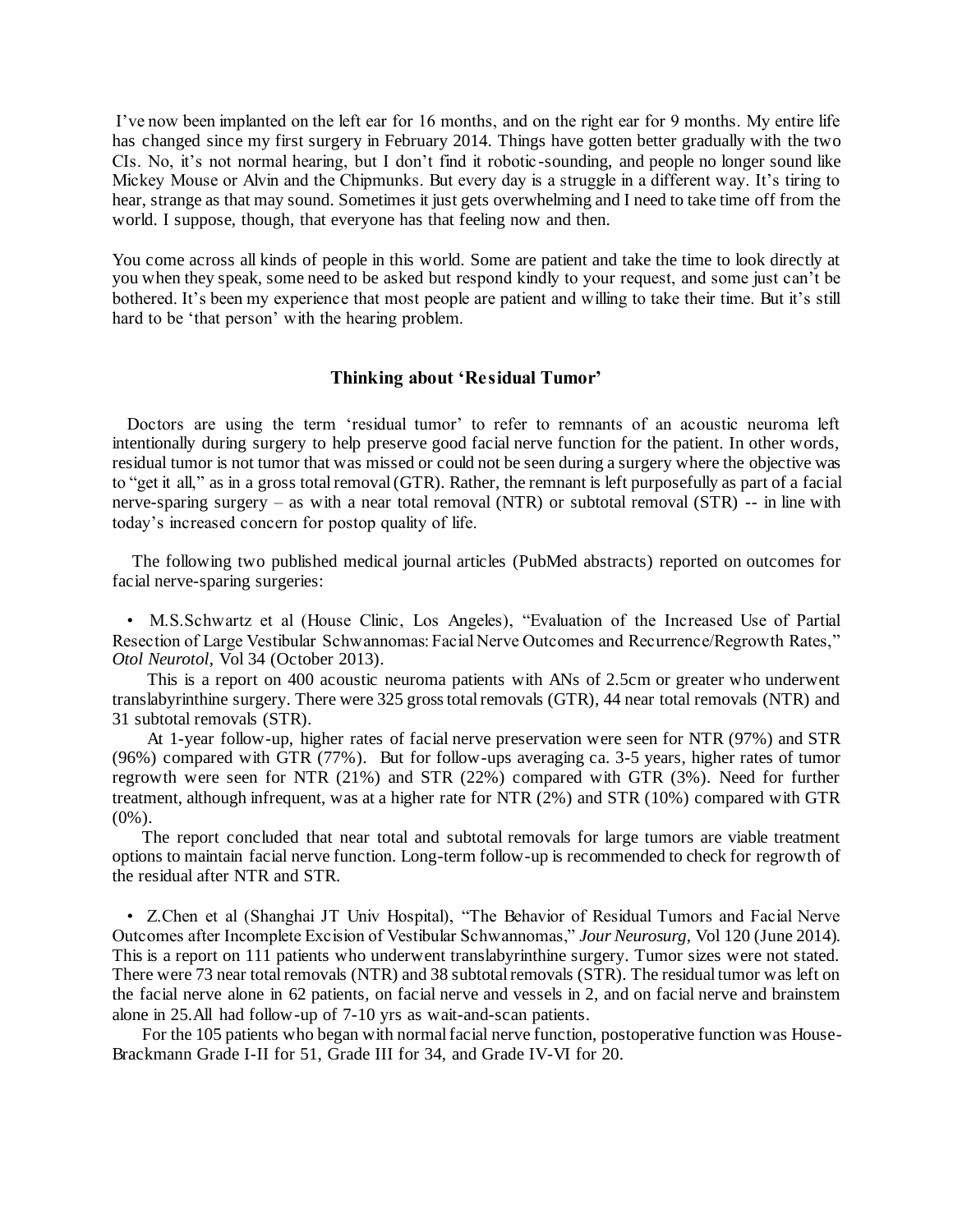Seven patients who had STR showed residual tumor regrowth. No NTR patient exhibited regrowth, while having almost the same result in terms of facial nerve function. The report recommended that NTR and STR patients undergo follow-up MRIs for at least 7-10 years.

--

--

--

l

 These two reports show that cases of regrowth of residual tumor following facial nerve-sparing surgery are a possibility. That is, some residuals are likely to regrow and become in effect recurrent tumors. The following report that comes to us from Copenhagen, Denmark, indicates that tumor remnant size is probably the greatest determinant of regrowth:

 • C.H.Hahn et al, "Residual Tumor after Vestibular Schwannoma Surgery," *Jour Laryngol Otol*, Vol 127 (June 2013).

 This is a report on 1,143 patients who underwent translabyrinthine surgery during 1976-2008. There were 978 gross total removals (GTR), 140 near total (NTR) and 25 subtotal (STR). The mean preop size of tumors having GTR was significantly smaller than for NTR and STR. At 1-year follow-up, 65% of small tumor remnants and 11% of large tumor remnants were not visible on MRI. Revision surgery was performed for 14 patients (1.2%), of whom 2 had received GTR, 5 NTR and 6 STR, initially. The report concluded: few patients with a small residual will require revision surgery or secondary radiotherapy. Most residual tumors disappear spontaneously, probably due to de- vascularisation.

 The above report speaks of 'revision surgery' for dealing with regrowths of residual tumor. Another study presents the observation: "Revision surgery is usually considerably more difficult than primary surgery, with a higher complication rate, particularly with regard to the facial nerve."<sup>6</sup> The procedure now widely used for treatment of residuals is stereotactic radiosurgery (Gamma Knife). One important recent report on this procedure is:

 • R.Haque, M. Sisti et al (Columbia Univ), "Efficacy of Facial Nerve-Sparing Approach in Patients with Vestibular Schwannoma," *Journal Neurosurg*,Vol 115 (Nov 2011).

 For preserving good facial nerve function in patients with vestibular schwannoma, the report recommends a combination of facial nerve-sparing microsurgery and, as needed, Gamma Knife radiosurgery for residual tumor.

 151 patients underwent microsurgery, either gross total removal (GTR) or subtotal removal (STR), with excellent facial nerve preservation rates of 96% and 97%, respectively.

 However, 20 of the 151 microsurgery patients (13.2%) required postoperative re-treatment for significant growth of residual tumor. Subtotal removal (STR) patients carried a higher risk of requiring retreatment, compared with gross total (GTR). In the 20 patients, who were re-treated with Gamma Knife (dose to the tumor margin was 12Gy), the rate of facial nerve preservation was 95%. The report concluded: "A facial nerve-sparing resection followed by [Gamma Knife radiosurgery] for any significant regrowth provides excellent facial nerve preservation rates."

 Dr. Michael Link (Mayo Clinic) has reported in ANA *Notes* (March 2009) on "Subtotal Tumor Removal Followed by Stereotactic Radiosurgery." In this article he discussed reasons why a subtotal removal might be appropriate (e.g., pre-surgery facial nerve weakness; patient age of >70 years). He also addressed the issue of when to proceed with the radiosurgery treatment. He wrote that "we often elect to just follow a small remnant. However, if there is evidence that the tumor was actively growing on serial images prior to surgery we often proceed directly to radiosurgery after a 3-12 month recovery period after subtotal surgical removal. We prefer to let any facial weakness that might ensue after surgery recover as much as possible. . . Fortunately, we haven't seen any progressive facial weakness after radiosurgery for tumor remnants. . . . . "

<sup>6</sup> S.R.Freeman et al (Manchester, UK), "Revision Surgery for Residual or Recurrent Vestibular Schwannoma," *Otol Neurotology*, Vol 28 (December, 2007).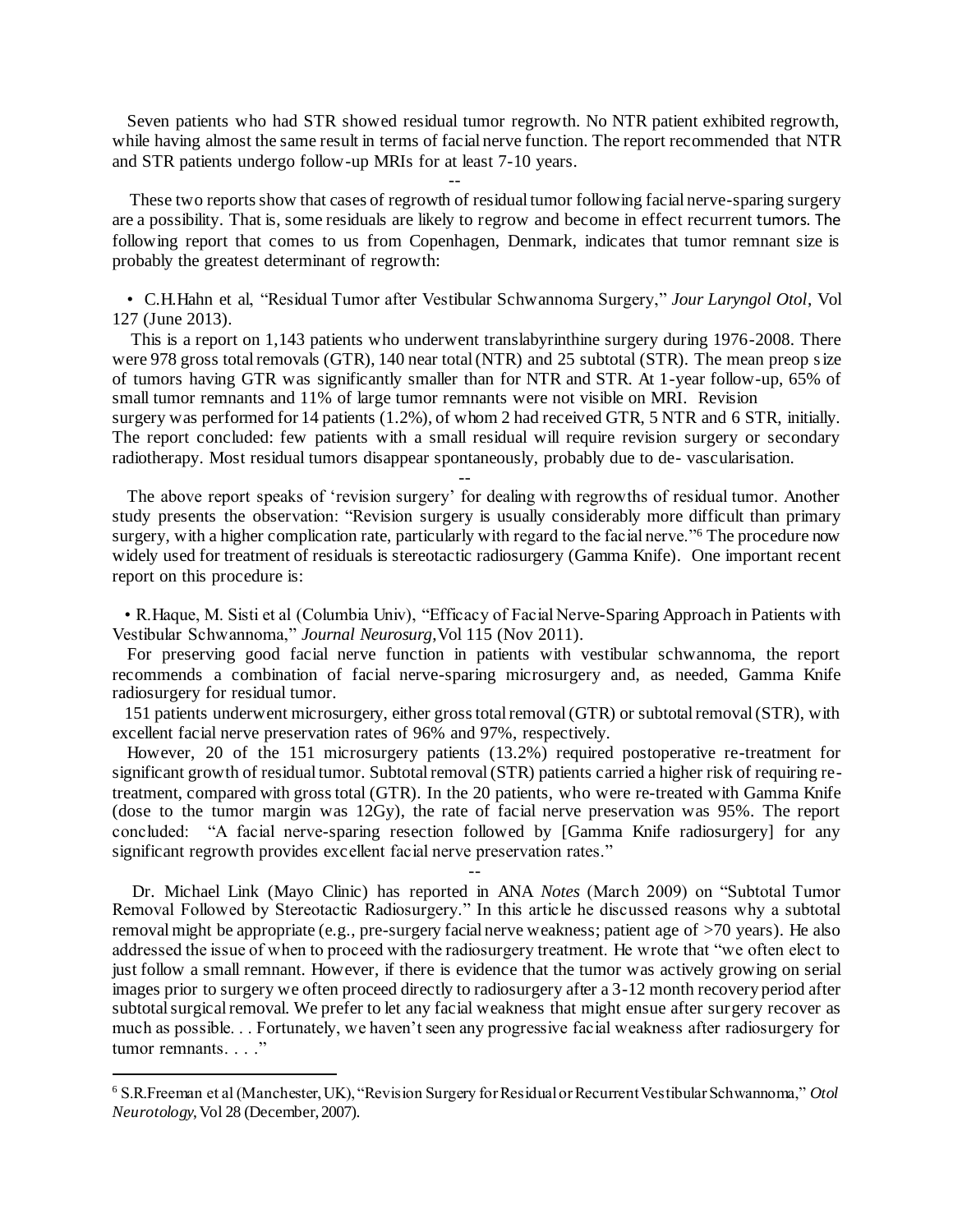Dr. Samuel Selesnick (Weill Cornell) has advised us that multiple-session fractionated radiotherapy is also being used for treatment of residual tumor with promising results (MSKCC, Harvard), although there are as yet no published reports on outcomes for facial nerve preservation. Dr. Fred Barker (Mass General) commented on his preference for fractionated radiation for residuals at his session on "Recurrent Tumors" at ANA's 2013 Symposium.<sup>7</sup>

 As doctors continue using less aggressive treatments of acoustic neuroma for purposes of facial nervesparing (or hearing preservation), cases of residual tumor will increase. Long-term data on re-treatment modalities and their outcomes will be needed.

## "**The BRAIN Initiative"**

▪ *With nearly 100 billion neurons and 100 trillion connections, the human brain remains one of the great mysteries in science and one of the greatest challenges in medicine. . . Despite the many advances in neuroscience in recent years, the underlying causes of most neurological and psychiatric conditions remain largely unknown, due to the vast complexity of the human brain.*

(National Institutes of Health, June 2014)

 Knowledge of how the brain actually works has eluded us for centuries. It's a fundamental gap in our knowledge that is today holding up the necessary full understanding and means of effective treatment of major neurological disorders such as Alzheimer's and Parkinson's. For acoustic neuroma patients, attempts to deal definitively with problems of tinnitus have been frustrated. We are now able to map and image neural circuits in the brain, but the crucial next step is still missing: "We must understand how these circuits work to capture the full sense of what is happening in the healthy brain – and what goes awry in disease."

 Launched by the Obama administration on April 2, 2013, The BRAIN Initiative (Brain Research through Advancing Innovative Neurotechnologies) has the potential to end the centuries-long search to discover what has been called 'the language of the brain.' For learning about this ambitious project, Helen Shen's article "Neurotechnology: Brain Storm," *Nature* (Nov 6, 2013) is an informative examination of its inception in 2013; and "The New Century of the Brain," *Scientific American*, 310 (Feb 2014), by Rafael Yuste (Columbia Univ) & George M. Church (Harvard Univ), picks up the story a year later. See also Sara Reardon, "Ambitious Plans for BRAIN Project Unveiled," *Nature* (June 6, 2014). For basic information and current updates, consult the website of the National Institutes of Health (search BRAIN Initiative).

**Zebrafish** 

l

--

<sup>&</sup>lt;sup>7</sup> Available at ANAUSA.org (Members Section).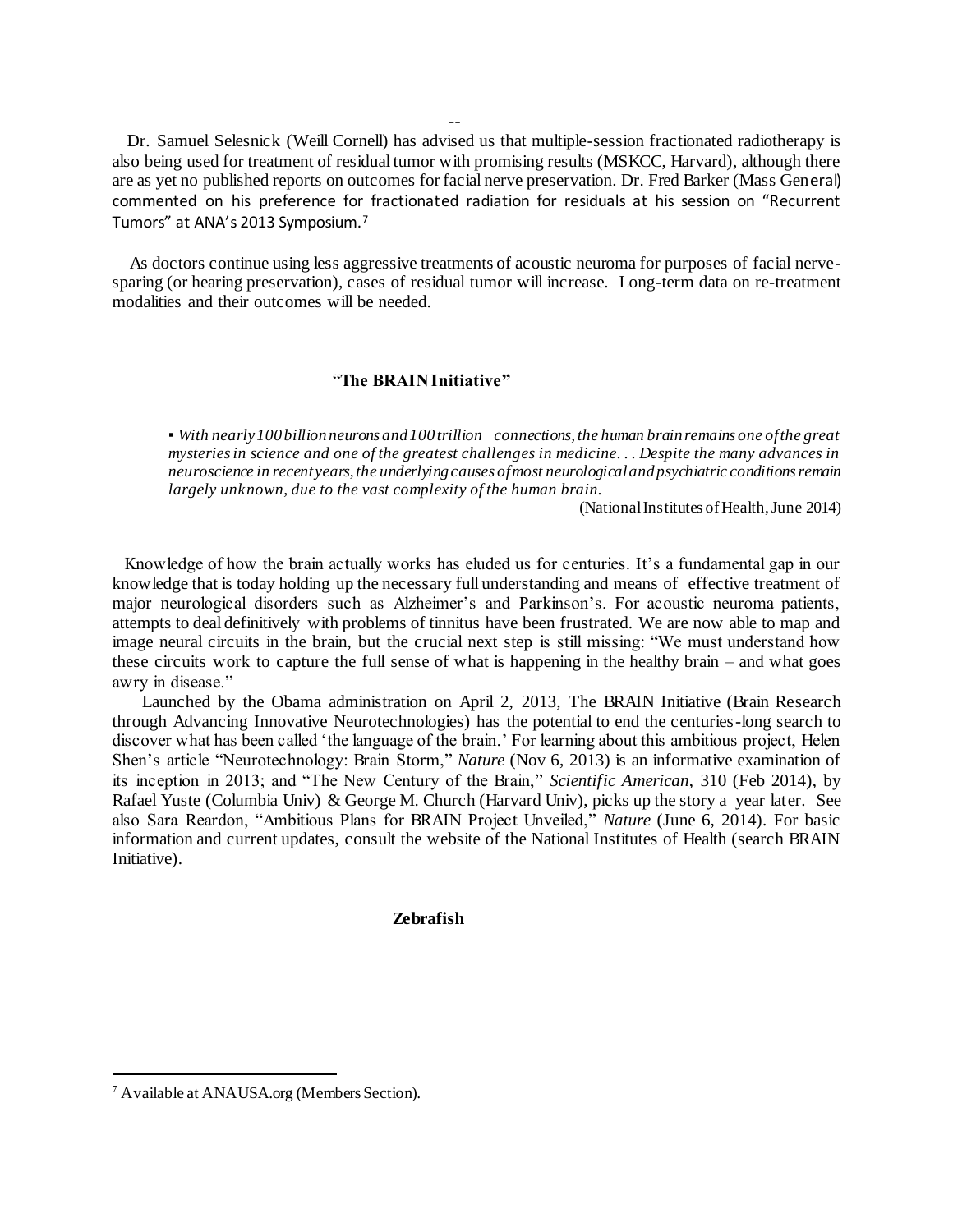

 The Zebrafish (Z*ebra danio*, a popular aquarium starter fish) will have its important role to play in the BRAIN Initiative. Some people may be a bit skeptical about scientists using fish as research subjects, but this small freshwater striped minnow, which has a brain similar to our own, and is conveniently transparent in the larval stage, and breeds and develops rapidly, has been a favorite neurobiologists' study-organism for whole brain imaging. The little fish's 100,000 nerve cells (neurons) have just recently been made to light up showing every blip of brain activity.<sup>8</sup> Studies of neuronal activity in zebrafish (100,000 neurons) are an important step forward in the development of new imaging technologies and varied sensors that can be applied for mice (75 million neurons), Rhesus monkeys (6 billion) and ultimately humans (100 billion

# **Notices**

● A reminder that ANA/NJ continues its invitation for new board members. If you are interested in helping out with the association's support group activity, please call Wilma Ruskin (609-799-4442) and chat with her about joining the board.

• Sonitus Medical of San Mateo, CA, the manufacturer of the SoundBite hearing system, filed for bankruptcy January 15, 2015. This followed a decision by the Centers of Medicare & Medicaid Services (CMS) to "restrict coverage of novel solutions for hearing loss."

● Would you like to participate in a long-term mailed questionnaires survey by the Mayo Clinic to investigate how the diagnosis and treatment of acoustic neuroma may affect quality of life? Go to [www.ANAUSA.org](http://www.anausa.org/) for information about the study and how to get started.

● Annual reports for 2012-14 are available on the ANAUSA website (click on 'About ANA'). The report for 2014 shows: 61 active support groups nationwide; 128 meetings held, involving an overall total of 2,007 patients; distribution of 19,321 copies of the quarterly *Notes* newsletter; distribution of 1,153 complimentary general information packets and 7,240 information booklets for 8 special topics; and over 800 patients enrolled in the Yale University AN Causation Study directed by Dr. Elizabeth Claus (the goal is to survey 1,000 patients).

<sup>8</sup> See "The New Century of the Brain" (cited above); also Ariel Sabar, "Flashes of Genius," *Smithsonian*, July/August 2015, a report on the zebrafish research conducted by Professor Florian Engert, Harvard neuroscientist.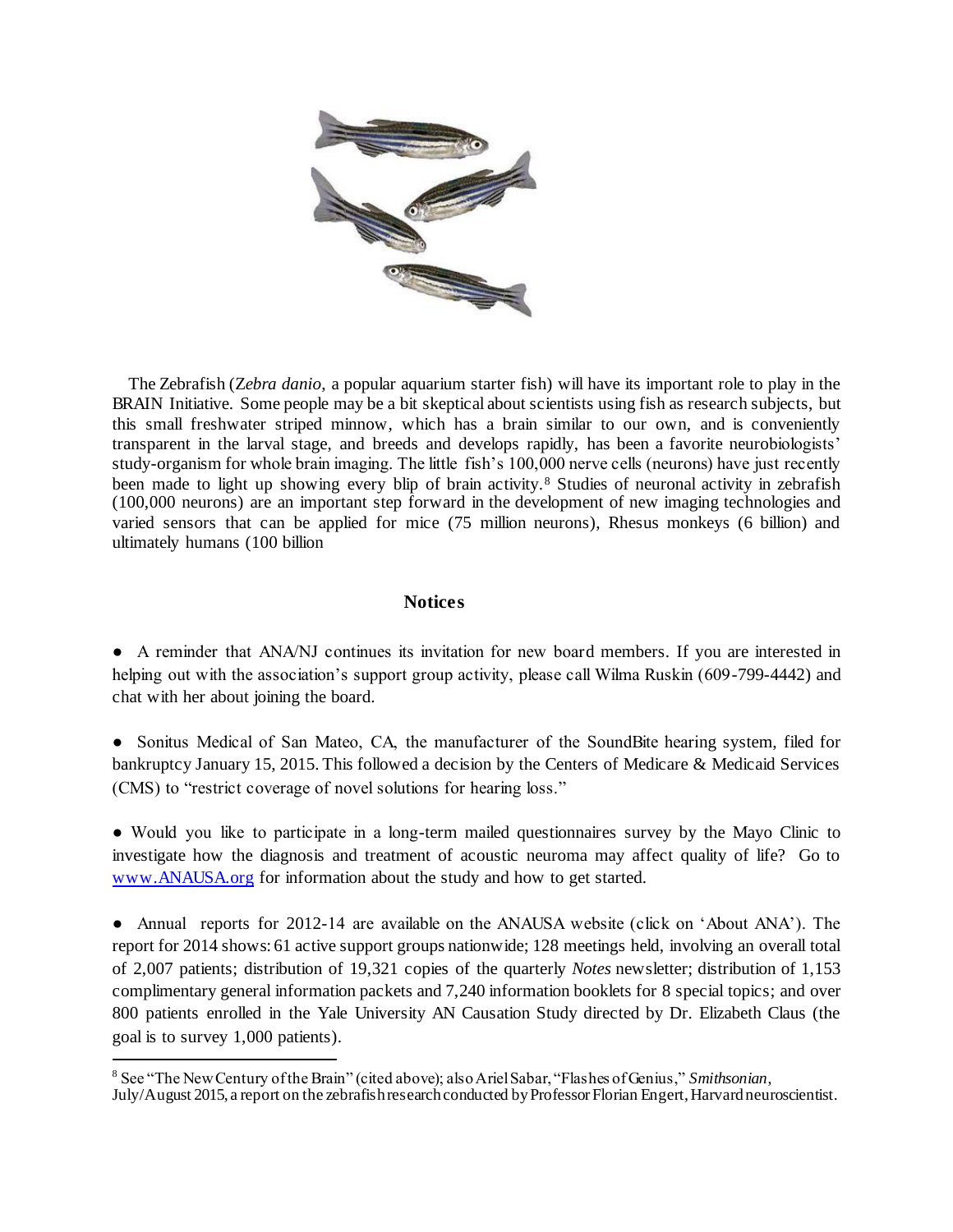● *Scientific American* (June 2015, p. 20) reports on the development at Washington University School of Medicine, St. Louis, of 'fluorescent goggles' to help surgeons spot microscopic bits and pieces of tumor that might otherwise go undetected and increase the likelihood of tumor recurrence.

● Sam Kean (a science writer who reviews books for *The Wall Street Journal*) has been called "science's premier story teller." Has anyone read his most recent story of 16th -century medicine, *The Tale of the Dueling Neurosurgeons* (2014), examining the careers of Amboise Parė (d.1590) and Andreas Vesalius (d. 1564)? Intriguing title!

# **A Few More "Hospital Chart Bloopers"**



- I saw your patient today, who is still under our car for physical therapy.
- Patient was alert and unresponsive.
- While in ER, she was examined, x-rated and sent home.
- Patient has two teenage children, but no other abnormalities.
- The lab test indicated abnormal lover function.
- Occasional, constant infrequent headaches.
- Patient has been depressed since he began seeing me in 1993.
- Patient is numb from the toes down.
- She stated that she had been constipated for most of her life, until she got a divorce.
- Patient is tearful and crying constantly. Also appears to be depressed.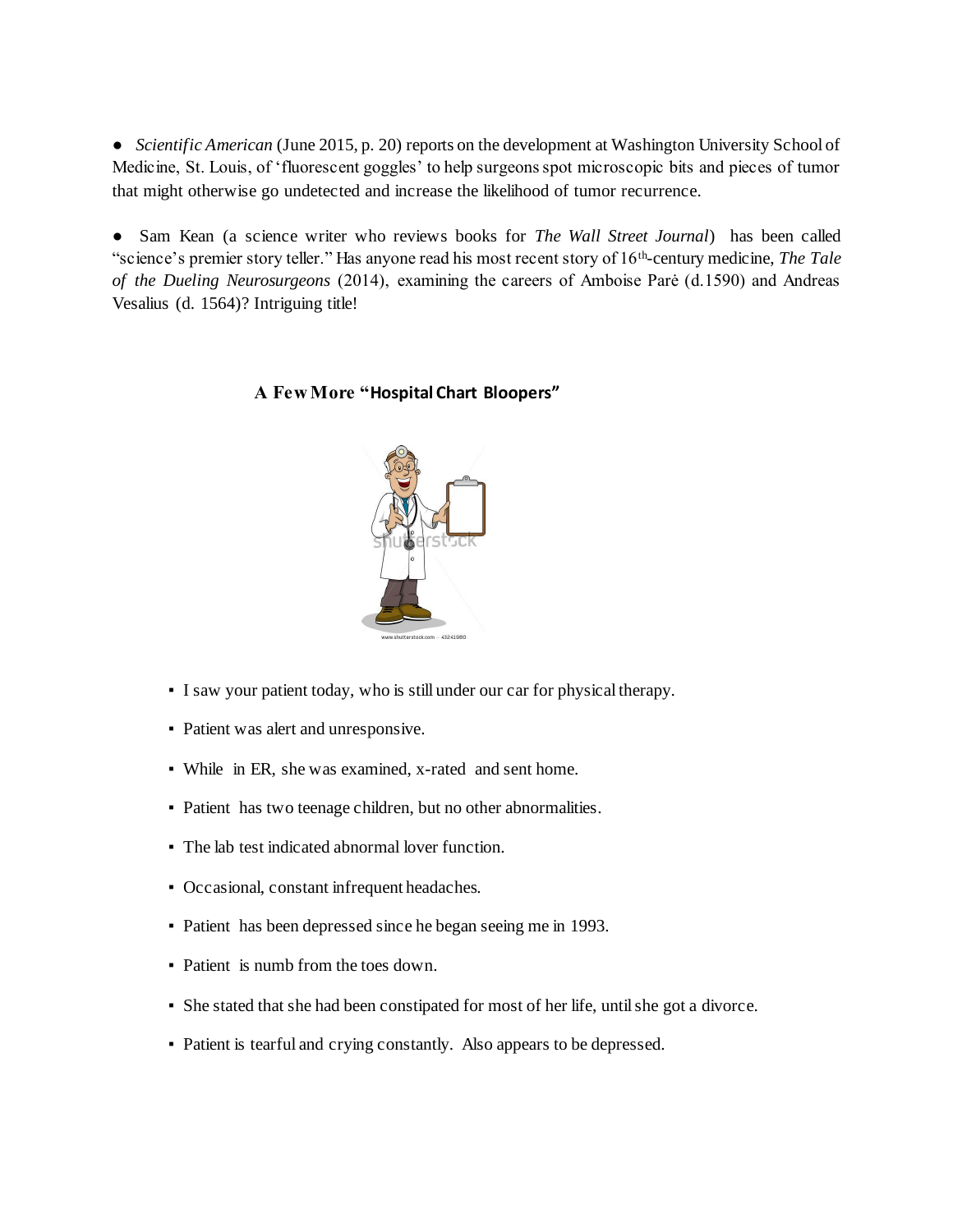## **Some Websites for AN Patients**

ANA, National Acoustic Neuroma Association [www.anausa.org](http://www.anausa.org/)

ABTA, American Brain Tumor Association [www.abta.org](http://www.abta.org/)

ALDA, Association for Late Deafened Adults [www.alda.org](http://www.alda.org/)

ATA, American Tinnitus Association [www.ata.org](http://www.ata.org/)

BAHA, Bone Anchored Hearing System [www.cochlear.com](http://www.cochlear.com/)

HEC, House Ear Institute , Los Angeles [www.hei.org](http://www.hei.org/)

HLA, Hearing Loss Association of America [www.hearingloss.org](http://www.hearingloss.org/)

IRSA, International Radiosurgery Association [www.irsa.org](http://www.irsa.org/)

NHGR, National Human Genome Research Inst [www.genome.gov](http://www.genome.gov/)

NIH, National Institutes of Health [www.nih.gov](http://www.nih.gov/)

NFI, Neurofibromatosis Inc. [www.nfinc.org](http://www.nfinc.org/)

NLM, National Library of Medicine [www.pubmed.gov](http://www.pubmed.gov/)

SHHH, SelfHelp for Hard of Hearing People [www.shhh.org](http://www.shhh.org/)

VEDA, Vestibular Disorders Association [www.vestibular.org](http://www.vestibular.org/)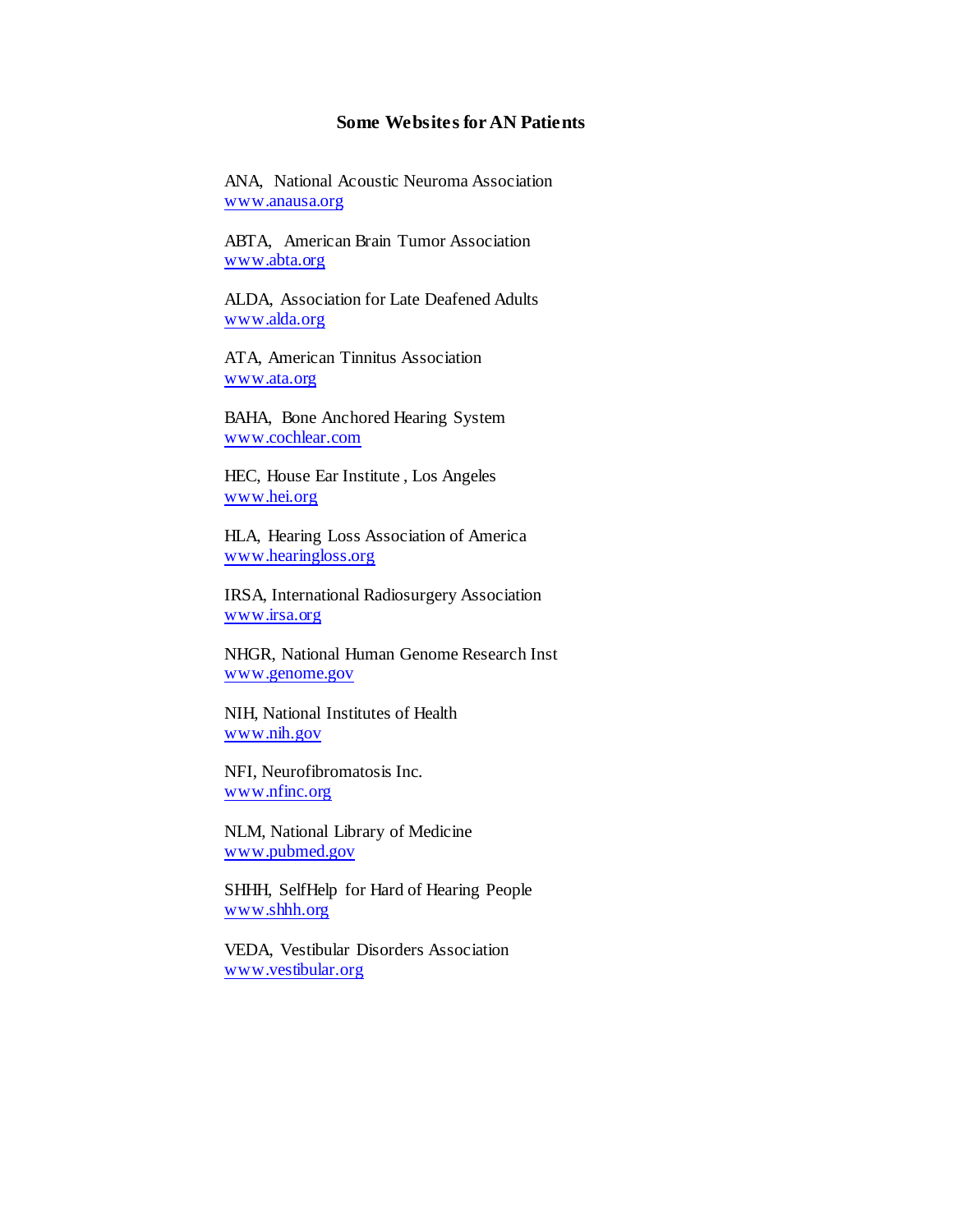

# **Fall 2015 Chapter Meeting**

# *"Acoustic Neuroma: An Open Discussion of Diagnosis, Growth Rates, Treatment Options and More"*

**Dr. Richard M. Hodosh**

**Medical Director, Atlantic Brain & Spine Institute**

 **Neurosurgeon (Morristown and Overlook Hospitals)**

 **Medical Advisory Board, ANA/NJ**

 **Sunday, October 18, 2015, 1-4pm**

 **Morristown Medical Center, Auditorium B**

 **Refreshments Social Time**

# **Directions to Morristown Medical Center, 100 Madison Ave, Morristown, NJ**

**From Northeastern NJ.** Take I-80 West to I-287 South to Exit 35, marked Madison Ave. Turn left at the light onto Madison Ave. Make a left at the next light to hospital main entrance and parking garage.

**From Newark area.** Take I-78 to Route 24 West to I-287 South, and follow the directions above for Northeastern NJ.

**From Central and Southern NJ.** Take I-287 North to Exit 35, marked South Street. Turn left at the light. Bear right onto the access road toward Madison Ave and turn right onto Madison Ave. Make a left at the next light to the hospital main entrance and parking garage.